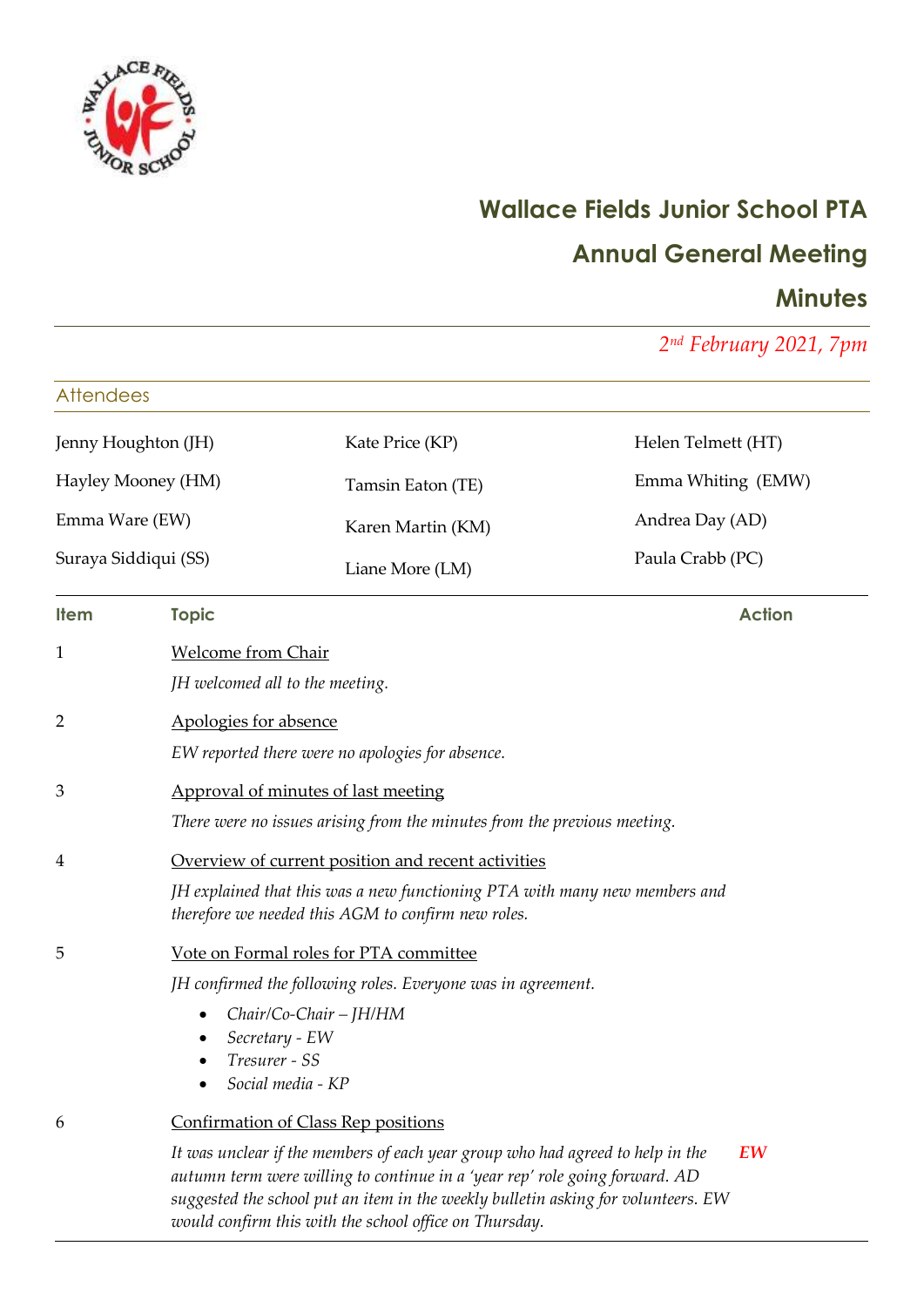## **Item Topic Action**

8

#### 7 Treasurer's report

*SS confirmed that fundraising had been very successful during the autumn term dispite the unusual circumstances surrounding current events. The Sponsered Walk raised £2,000, the Raffle raised £900 plus money raised by mufti days. The current balance was £3.5k.*

### Fundraising

### • Fundraising goals, what can we provide to the school?

*AD confirmed the emphasis was on Chromebooks. Current stocks of Chromebooks was at 136, exactly 50%. The school needed another 136 to be*  in a position to provide a Chromebook for every child. It was noted that *current Chromebooks were almost 3 years old and may need to be upgraded in the near future. Each Chromebook costs approximately £300 plus set up costs and storage containers.*

*AD thanked the PTA for the donation of £6k. The school aimed to match fund this amount. AD requested the balance of parents donations that were paid to the PTA. SS said she would find out and let AD know. It was suggested that the school put a notice out to parents asking for donations toward provision of further Chromebooks. AD agreed and will put this in the AD bulletin. SS*

*If there was a shortfall in the match funding that could be met by fundraising from the PTA.*

*In the longer term AD said the school also had plans to provide an ELSA cabin, these cost approimatley £12k.*

Fundraising ideas during the pandemic

*JH proposed that the Raffle was made a regular event. It was agreed that this would be done fortnightly with an entry price of £2, £1 going to the school and £1 into the prize pot. This will be annouced in this weeks bulletin, EW would confirm this with the office this week.*

*EW*

*HM said that after school sales had worked well at the infants school. HM believed they had made apporximately £300 profit. Items could be pre-ordered and then collected from the school gate in a covid secure way. AD suggested we do this once the school was fully open, hopefully after 8/3. It was agreed this would be an Easter sale.*

*EMW suggested a virtual balloon race and will provide the group with the website address. TE suggested a hamper as a prize.*

*EMW*

*JH suggested virtual bingo with a party pack delivered to each participants address. It was unclear if the bingo would work better in a year group format or as a whole school group. It was decided that the relevant PTA members would talk to the 'year group chats' to measure appetite for this.* 

*LM suggested a Rainbow Run. AD thought this could be done virtually.*